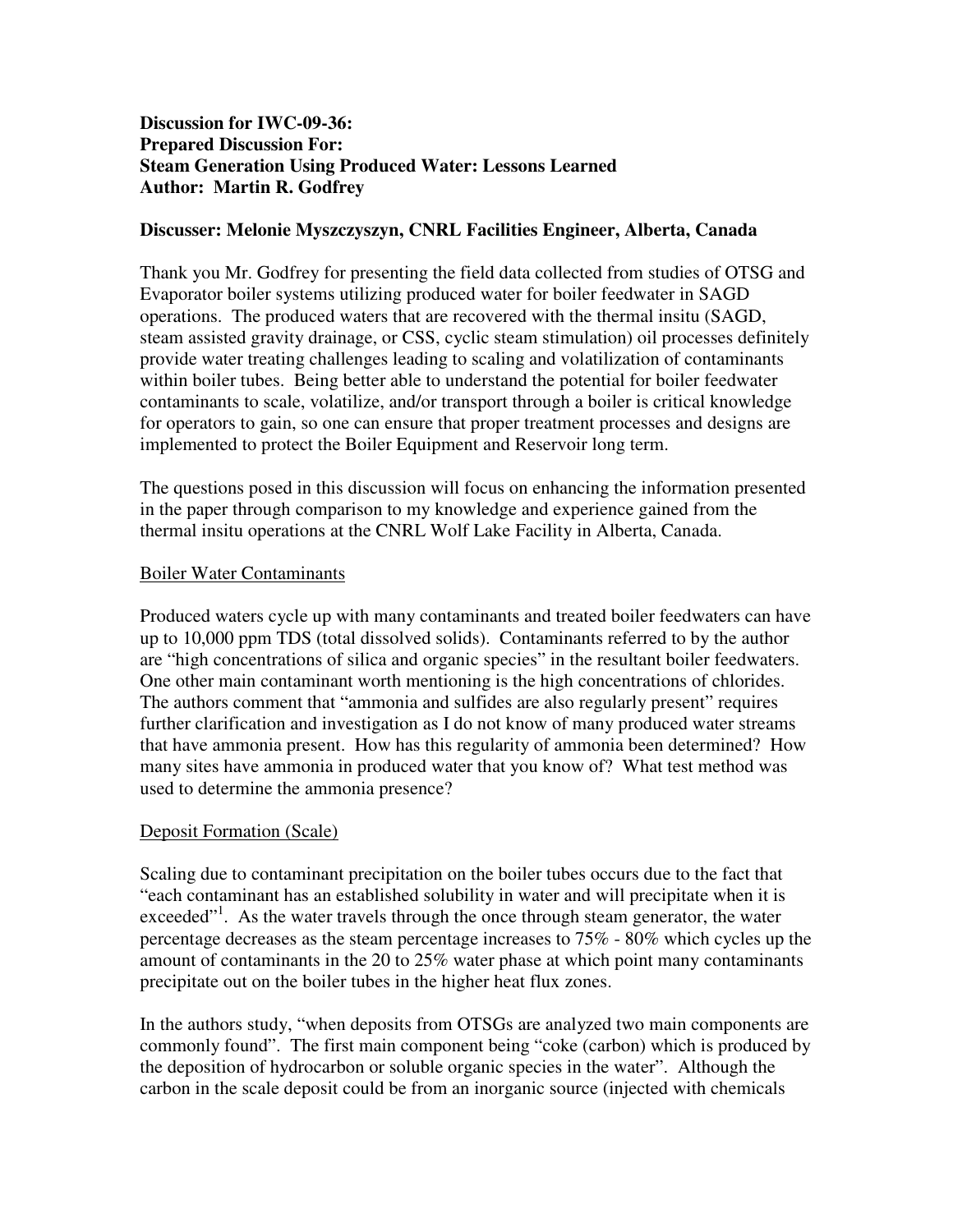added to the water and not from the oil separated from the water). How can you definitively determine that the carbon in the scale deposited was from an organic source and not from an inorganic source?

Whereas the second main component found by the author was the "silica and silicate minerals". How have you been able to derive that the silica and silicate minerals are the second major component of OTSG deposits?

In contrast, in my experience silica and silicate minerals make up to 90% of our scale deposits in our OTSG boilers and carbon is only a fraction which may make up to 20% of the deposit or not be present at all. As well, we also have experienced another main component in scale deposits which are forms of iron oxide precipitates: iron oxides, magnetite, and corrosion products – amount varies % wise.

### BFW Transport Study in OTSG

In regards to the authors comments about "limiting deposit formation" being a prime concern of OTSG operators this is a debatable topic. As there are two sides that must be considered, one side being the boiler tube and heat transfer reduction while the other side being the affects of transporting the water contaminants to the reservoir. As the scale deposits on the tubes it acts as an insulator not allowing heat from the boiler gases to transfer to the water, thus "this heat resistance results in a rapid rise in metal temperature to the point at which failure can occur"<sup>1</sup>. As an operator, one must be cognizant of the boiler tube scaling rates and ensure the boiler is taken down for cleaning as required to not allow boiler tube failures from the scale during operation. This downtime costs the operations in steam which is undesirable.

In contrast, one can use boiler feedwater transport chemicals to try to transport all of the water contaminants through the boiler out to the reservoir in the steam condensate. Thus, minimizing the scale deposition and heat transfer loss in the boiler. But, one must then be cognizant of the silica forms in the water phase as the author states "the silica…may be found in amorphous form, it may be present as quartz, or it may be found in the form of a wide variety of silicate minerals that also contain calcium, magnesium, or iron." As found by research done by Bowman et al., "amorphous silicates are porous" but "the problem is the metal silicate scales (iron silicate) which can form impermeable barriers" and "often the silicate scales are within a few feet of the production wellbore (due to steam flashing) and can plug off the producton interval, thus requiring redrilling of the well"<sup>2</sup>. Operationally the cost to redrill a well far outweighs the cost to clean a boiler periodically due to scale deposition if metal silicates are commonly deposited in the boiler tubes.

So as an operator, one will need to determine if transporting any or all of the water contaminants will be beneficial or detrimental to their operation.

Questions regarding the boiler feedwater transport study performed in the OTSG as presented in this paper: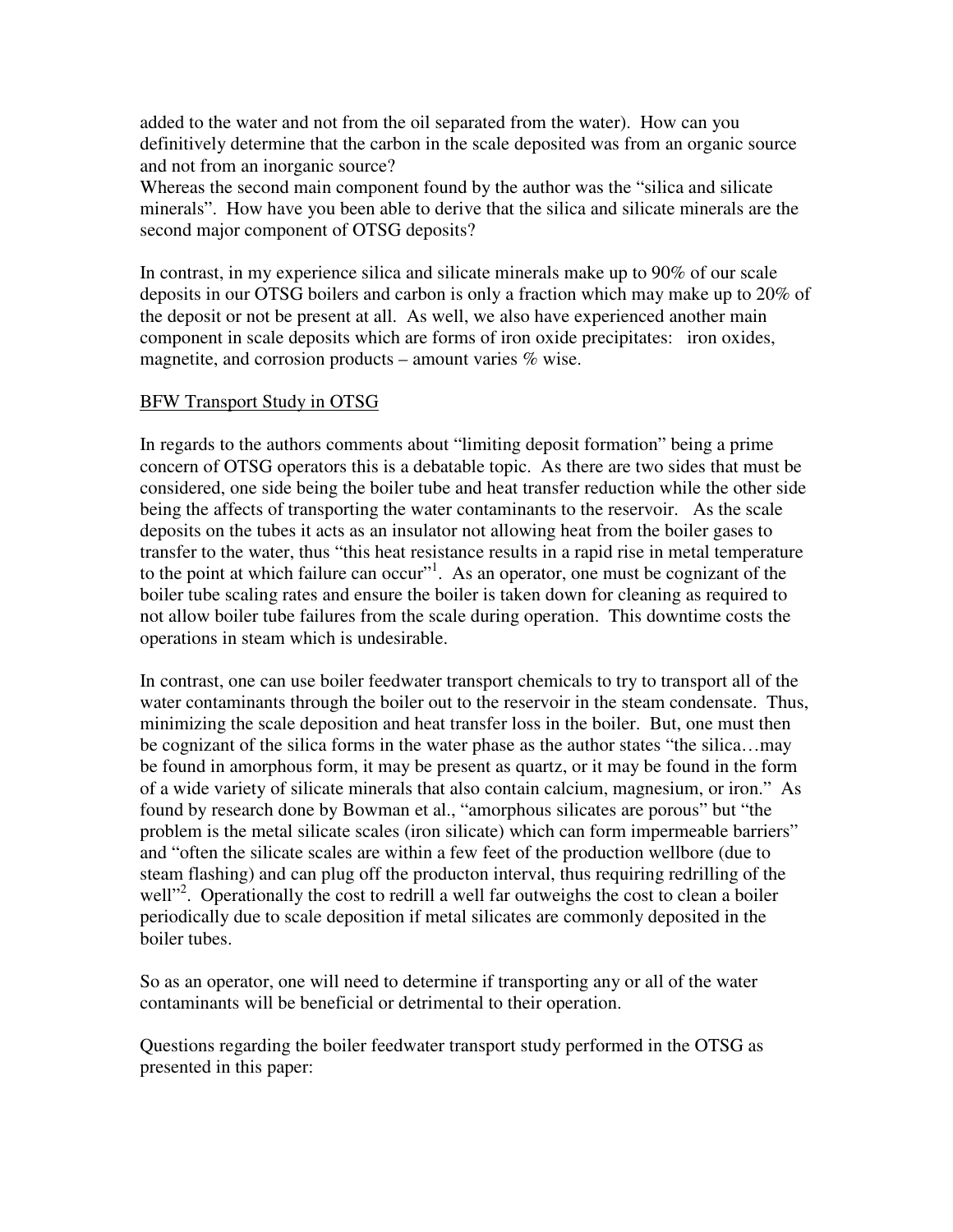1) In regards to the authors comment, "the exit of each steam pass is equipped with a sampling device that separates the liquid water from the vapor/liquid mixture"

In my experience, the sampling of a saturated steam sample is very subjective and can at times be very inaccurate if the sampling flow rate is not held around 1 L/min flow rate.

What type of sampling device is utilized at this facility? Are you able to provide a sketch of the sampling device setup? Was the sampling flow rate held constant when samples were taken? If so what sampling flow rate was used?

2) In regards to the authors comment "sodium is the most soluble, and thusly most inert, ion present in the water matrix"

In my experience, sodium can be found at times in our OTSG scale deposits and that chloride cycles of concentration should be the more stable ion to utilize for determining percent transport through the OTSG.

Did you compare the results obtained for percent transport to other ion cycles of concentrations like chlorides, silica, iron, to see what the variance was when using other ions instead of sodium?

It would be beneficial to provide more than the sodium for comparison – can you provide this or could you provide the detailed water analyses of the boiler feedwater and the steam condensate water so that one could compare the differences in the transport percentages in this trial?

Other ions like silica or iron could be utilized to calculate percent transport but, our experience has found that silica and iron are not reliable to utilize:

Silica:

one must remember that the silica ion vaporizes partially into the steam phase – so you must calculate the portion of silica vaporized

and that sometimes scale flakes off so you get spikes of higher silica transporting out (since scale is mostly made of silica)

Iron:

iron testing methods do not work very well in produced waters. And iron will be higher coming out if corrosion is occurring in the boiler tubes.

3) In regards to the data presented on the trials presented in Table 1 no chemical and Table 2 with transport chemical

Which BFW transport chemical was trialed?

Was this data captured from the same boiler?

Was the boiler(s) cleaned prior to each of the trials?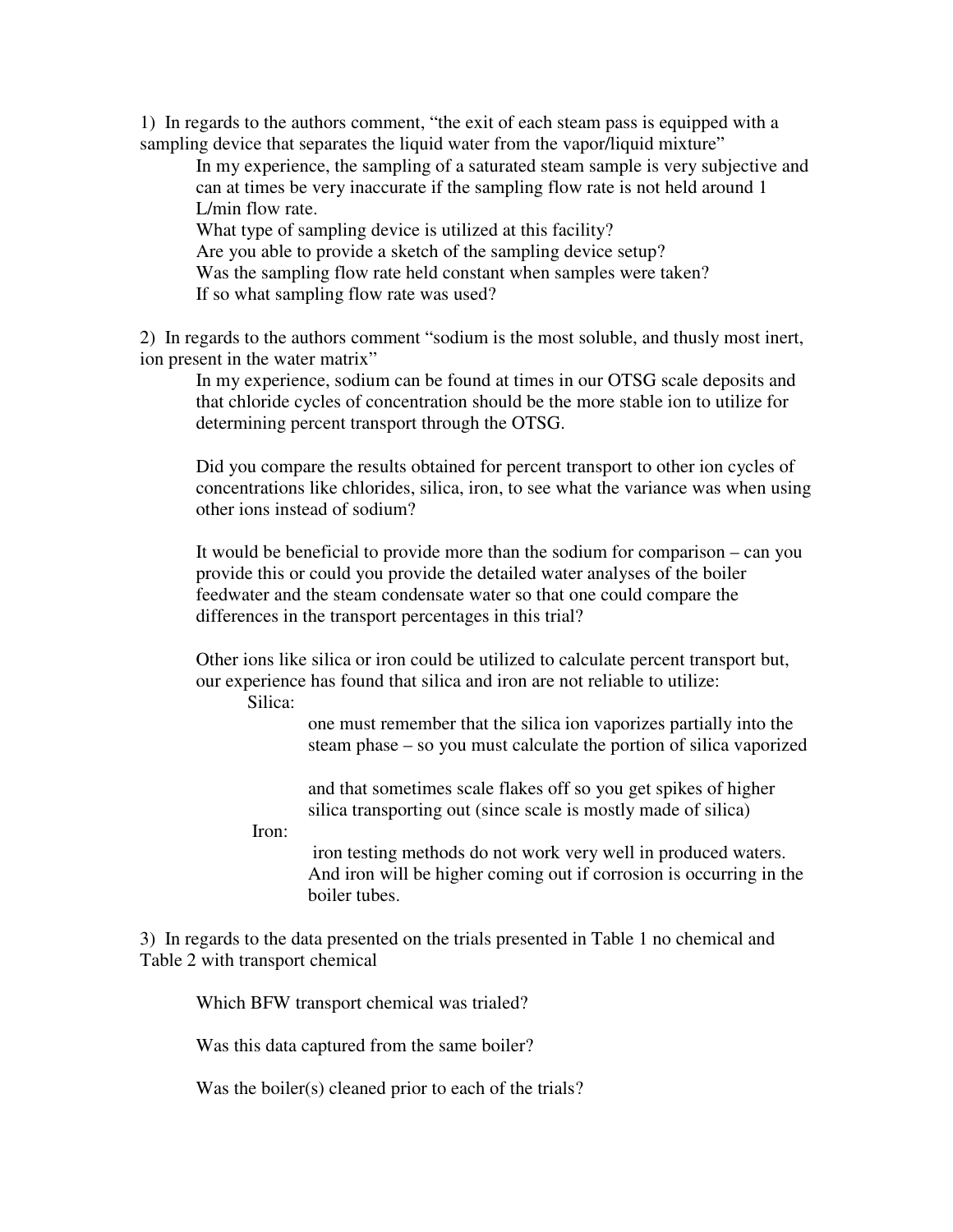If not, what state was the OTSG at in terms of cleanliness (how many months till boiler was to be cleaned)? And how much scale was already deposited thickness wise on the tubes? Is there tubewall thermocouples in place that you could provide temperatures so that one could backcalculate and determine the scale thickness already in place on the tubes?

If was not cleaned prior to the trials, then how can you definitely prove that the increase in silica transport with the addition of BFW transport was not due to the transport chemicals ability to remove silica from the scale already built up in the OTSG tubes?

### 4) Trial length

In my experience, a 10 day trial is not a long enough trial period to prove/disprove the effectiveness of the transport chemical – one needs to run the trial over a boilers cleaning frequency timeframe (which can be from less than a year to over 3 years depending on the OTSG operation and target steam quality) and then compare results.

We have also experienced a change in scale deposition depending on the steam quality targeted – less scale develops at 65 % steam quality (can extend cleaning intervals out to 2 to 3 years timeframe) as we increase closer to 75-80% range (cleaning intervals have reduced to 10 months timeframe)

Are you thinking of retrialing the test trials at the same average quality – as is a 5% difference (73% versus 68%) in the average qualities during the no chemical and chemical trial runs?

#### 5) Silica Volatility and Distribution Ratio

One needs to correct for the amount of silica that vaporizes into the steam phase as are operating over 900 psig pressure. "Distribution Ratio of Silica – at just below 1500 psia the distribution ratio of silica in steam to silica in boiler water is around  $0.0055$ "<sup>3</sup>.

If the silica distribution ratio is applied to the trial data supplied increases the transport % slightly as per modified Tables 1 and 2 columns below: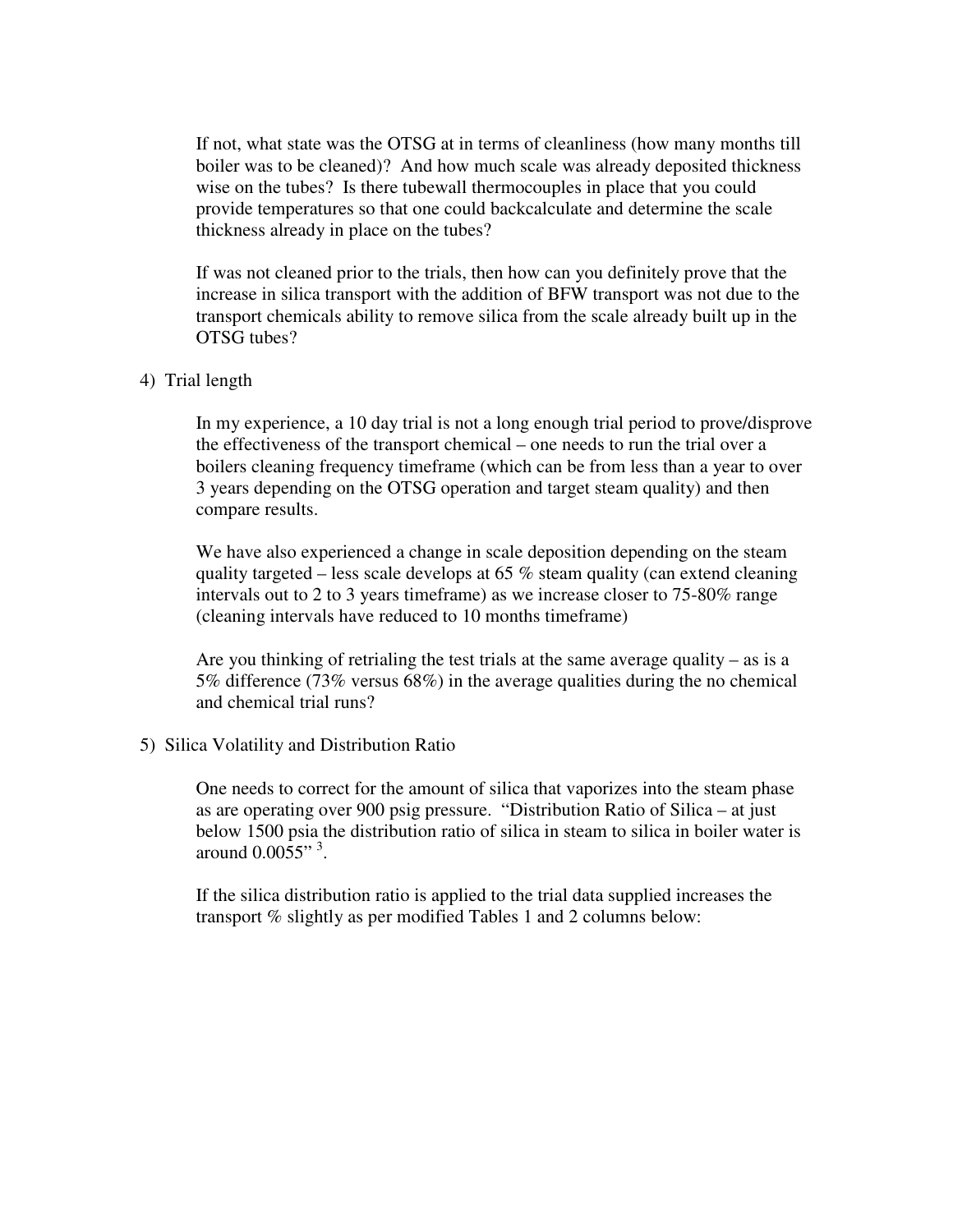| Day | Cycles |        |     |        |                                         |                 | Total SiO2 Total SiO2 Total SiO2  <mark>Total SiO2 </mark> Total SiO2 % Variance |
|-----|--------|--------|-----|--------|-----------------------------------------|-----------------|----------------------------------------------------------------------------------|
|     |        |        |     |        |                                         | Transport       |                                                                                  |
|     |        |        |     |        |                                         | ed (no          |                                                                                  |
|     |        |        |     |        |                                         | steam           |                                                                                  |
|     |        | FW ppm |     |        | Water ppm Steam ppm Transporte portion) |                 |                                                                                  |
|     | 3.6    | 19     | 62  | 0.341  | 91.14                                   | 90 <sub>0</sub> | 1.14                                                                             |
| ◠   | 3.8    | 19     | 67  | 0.3685 | 93.31                                   | 94              | $-0.69$                                                                          |
| 3   | 3.7    | 20     | 70  | 0.385  | 95.11                                   | 95              | 0.11                                                                             |
| 4   | 3.5    | 22     | 68  | 0.374  | 88.80                                   | 90              | $-1.20$                                                                          |
| 5   | 3.5    | 30     | 99  | 0.5445 | 94.80                                   | 93              | 1.80                                                                             |
| 6   | 3.8    | 75     | 95  | 0.5225 | 33.52                                   | 33              | 0.52                                                                             |
| ⇁   | 3.8    | 26     | 94  | 0.517  | 95.66                                   | 94              | 1.66                                                                             |
| 8   | 3.3    | 18     | 51  | 0.2805 | 86.33                                   | 85              | 1.33                                                                             |
| 9   | 4.1    | 39     | 150 | 0.825  | 94.32                                   | 94              | 0.32                                                                             |
| 10  | 3.4    | 33     | 110 | 0.605  | 98.58                                   | 98              | 0.58                                                                             |

Table 1. Variance in % transported (modified for silica to steam ppm amount included)

Table 2. Variance in % transported (modified for silica to steam ppm amount included)

| Day             | Cycles |        |     |        |                                         |           | Total SiO2 Total SiO2 Total SiO2 Total SiO2 Total SiO2 % Variance |
|-----------------|--------|--------|-----|--------|-----------------------------------------|-----------|-------------------------------------------------------------------|
|                 |        |        |     |        |                                         | Transport |                                                                   |
|                 |        |        |     |        |                                         | ed (no    |                                                                   |
|                 |        |        |     |        |                                         | steam     |                                                                   |
|                 |        | FW ppm |     |        | Water ppm Steam ppm Transporte portion) |           |                                                                   |
|                 | 3.33   | 12     | 35  | 0.1925 | 88.07                                   | 88        | 0.07                                                              |
| $\overline{c}$  | 3      | 15     | 48  | 0.264  | 107.25                                  | 107       | 0.25                                                              |
| 3               | 3.25   | 22     | 72  | 0.396  | 101.25                                  | 101       | 0.25                                                              |
| 4               | 3.4    | 35     | 120 | 0.66   | 101.39                                  | 101       | 0.39                                                              |
| 5               | 3.35   | 29     | 95  | 0.5225 | 98.32                                   | 98        | 0.32                                                              |
| 6               | 3.44   | 23     | 77  | 0.4235 | 97.86                                   | 97        | 0.86                                                              |
|                 | 2.92   | 14     | 42  | 0.231  | 103.30                                  | 103       | 0.30                                                              |
| 8               | 31     | 15     | 40  | 0.22   | 89.38                                   | 89        | 0.38                                                              |
| 9               | 2.92   | 14     | 41  | 0.2255 | 100.85                                  | 100       | 0.85                                                              |
| 10 <sub>l</sub> | 3      | 16     | 43  | 0.2365 | 90.08                                   | 90        | 0.08                                                              |

 Day 2 and Day 4 seem to not be calc'd right in original table?

6) In regards to the authors comments "we find that a single day of lime softener carryover can produce the same amount of silica deposition as a full month of normal operations without antiscalant treatment"

It seems key that the insoluble species from a lime softener carryover creates the largest amount of scale in the boiler tubes in a short period of time. Yet this trial of the transport chemical did not see such an upset condition to truly be able to compare the transport chemical's ability to the no chemical trial case.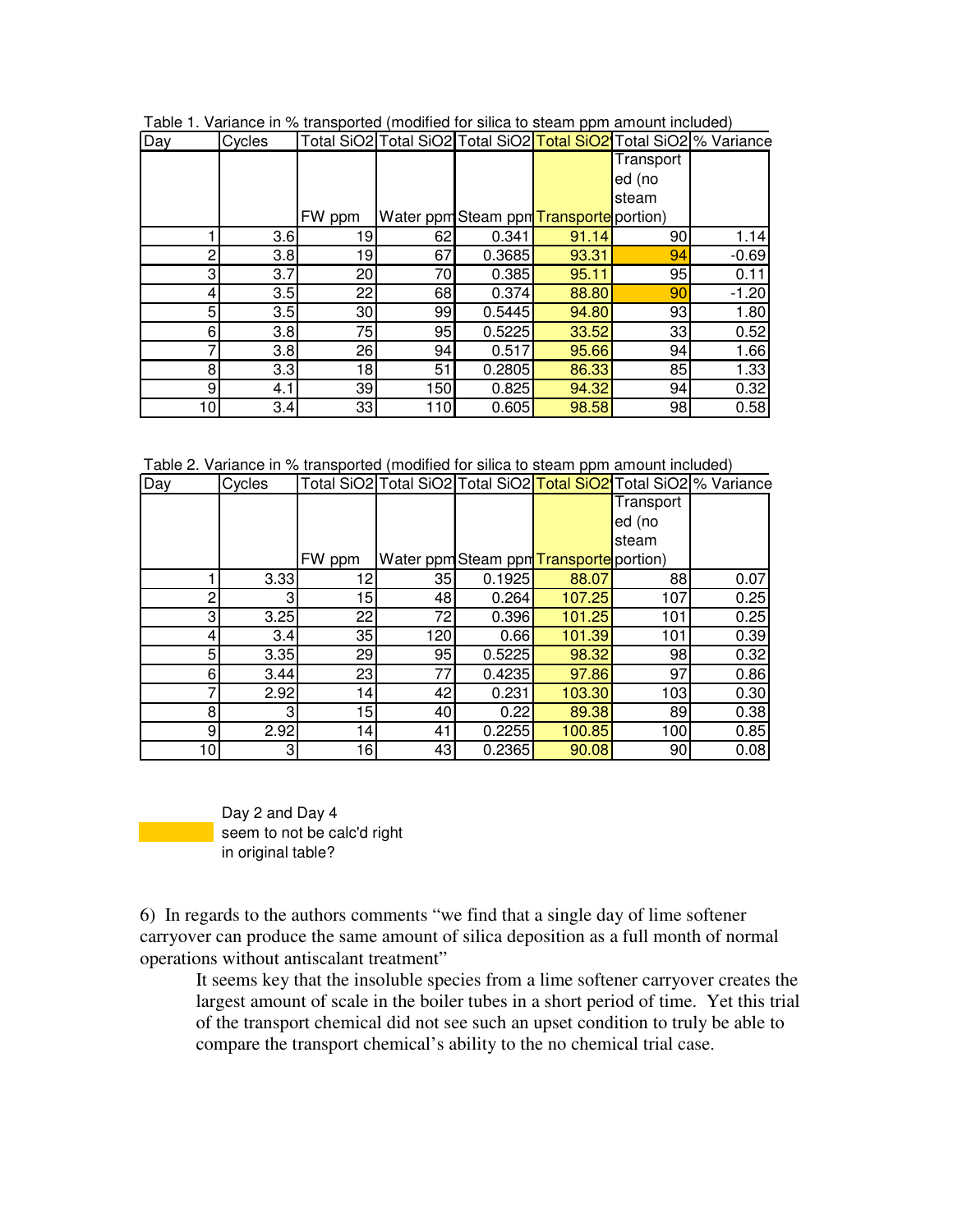Have you determined/tested to figure out what the insoluble species was and whether or not the transport chemical can in fact transport this form of silica or insoluble particulate?

Would one be able to add enough transport chemical to mitigate the insoluble species deposition when it occurs?

Are you going to be repeating the BFW transport test trial so that you can prove/disprove the effectiveness of the transport chemical during a lime softener carryover upset condition as was experienced in the no chemical trial?

### **Evaporation**

Volatility of contaminants (ammonia, sulfide, and organics) found in boiler feedwaters resulting from produced water treatment are becoming more apparent as the evaporator is being used to purify the produced waters at new thermal insitu SAGD sites. These volatile components affects need to be studied further and accounted for in new system designs as new scales (ammonium carbonates) and corrosion issues (sulfide corrosion) are arising that need to be dealt with.

Questions regarding the volatility of the produced water contaminants (ammonia, sulfide, and organics) in the Evaporation system as presented in this paper:

1) In regards to the authors comments "….but produced water at SAGD facilities contains soluble organic species at vastly higher concentrations"

What level of soluble organic species are you referring to concentration wise being vastly higher to what reference level?

- 2) Where is the ammonia originating from is this truly from the reservoir formation or a byproduct from decomposition/breakdown of upstream injected chemicals?
- 3) In regards to the authors comments "iron sulfide materials have been found in the boiler circuit at this site" Iron sulfide is a safety concern when handling equipment during shutdowns – what extra precautions does this site undertake during shutdowns of the system?
- 4) In regards to the authors comments "H2S can also be removed from the system in the gas phase and handled with vapor treatment system" What vapor treatment system would you recommend?
- 5) In regards to the authors comments " no small organic acids such as formic, acetic, propionic, or glycolic acid, the common decomposition products of naturally occurring organics found in surface waters, were detected in the steam or distillate samples."